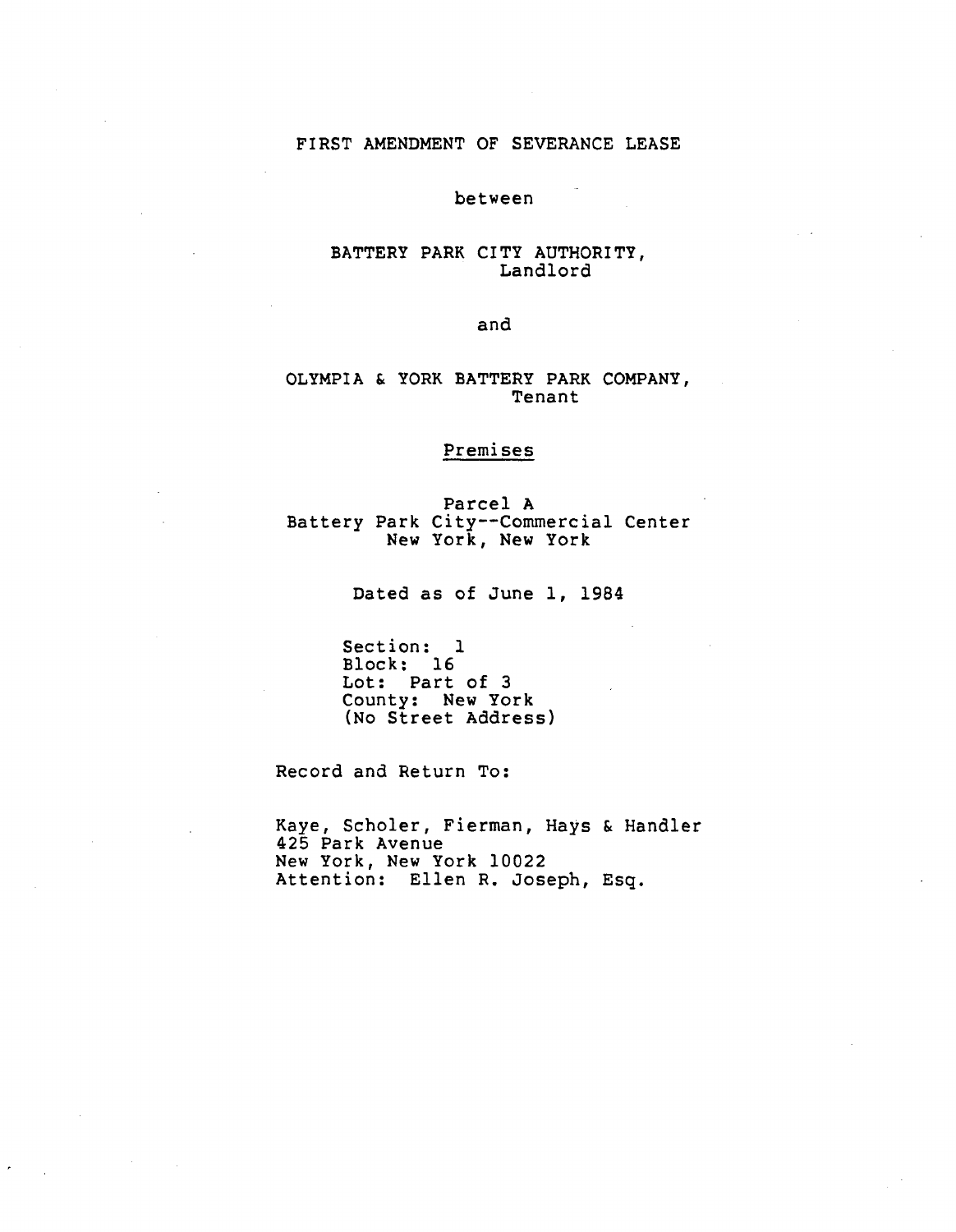FIRST AMENDMENT OF SEVERANCE LEASE, made as of the ist day of June, 1984, between BATTERY PARK CITY AUTHORITY ("Landlord"), a public benefit corporation under the laws of the State of New York, having an office at 40 West Street, New York, New York 10006, and OLYMPIA & YORK BATTERY PARK COMPANY ("Tenant"), a partnership under the laws of the State of New York, having an office at 245 Park Avenue, New York, New York 10167.

#### RECITALS

A. Landlord and Tenant entered into an Agreement of Severance Lease (the "Lease") dated as of June 15, 1983, whereby Landlord leased to Tenant and Tenant hired from Landlord, upon the terms, covenants and conditions contained in the Lease (a) all those certain plots, pieces and parcels of land known as Parcel A in the Battery Park City Commercial Center (also known as the World Financial Center) located in the City, County, and State of New York, more particularly described in Exhibit "A" annexed hereto and made a part hereof, **t**ogether with **t**hose certain easements described in Exhibit "A", and (b) all Buildings now or hereafter erected thereon.

B. Landlord and Tenant desire to amend the Lease in the respects and upon the terms and conditions set forth in this Agreement.

ACCORDINGLY, it is hereby mutually covenanted and agreed by and between the parties hereto that the Lease is hereby amended as follows:

2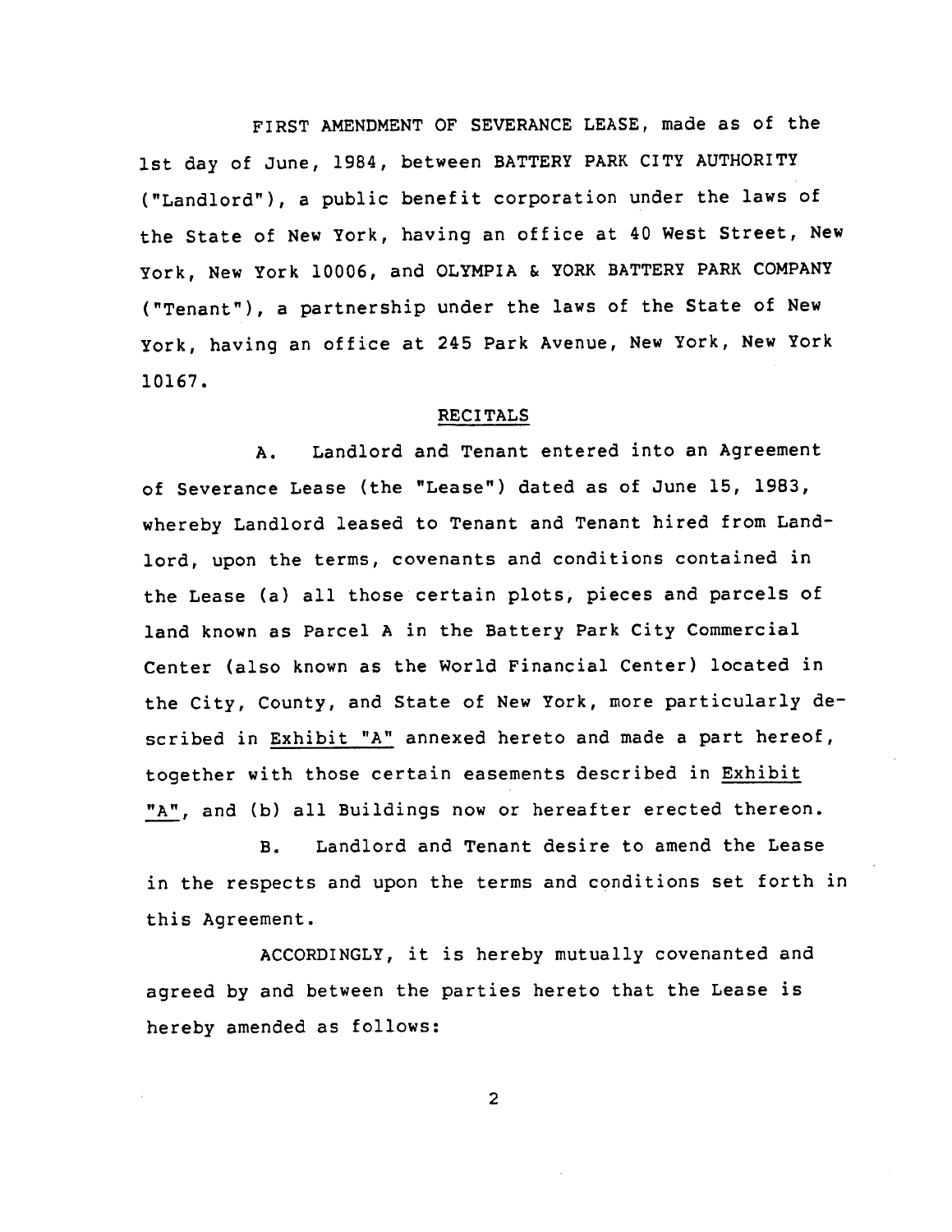i. Section 1.72 of the Lease is hereby amended in its entirety to read and provide as follows:

> "1.72 'Mortgage' shall mean a mort-<br>gage which constitutes a lien on Tenant's gage which constitutes a lien on Tenant's interest in this Lease and the leasehold interest created hereby, provided such mortgage is held by (i) an Institutional Lender (or a Person which qualified as an Institutional Lender when such mortgage was made) or its assignee, or (ii) a Person formerly constituting Tenant, or such Person's assignee, if such mortgage is made to such Person in connection with (x) an assignment by it of its interest in the<br>Lease,  $(y)$  a transfer of partnership in-Lease, (7) a transfer of partnership interests in a partnership which is Tenan or (z) a transfer of stock in a corporation which is Tenant, or (111) an Affili ate of Tenant. Notwithstanding the foregoing, such Affiliate shall be deemed to have waived all of the rights of a Mortgagee under this Lease, and Landlord shall have no obligations to such Affiliate as a Mortgagee. Such Affiliate shall, however, be entitled to record and hold a Mortgage, provided it complies with all of the provisions of this Lease relevant to the execution, delivery and recordation of Mortgages, and shall be entitled to enforce its rights under such Mortgage against Tenant and Tenant's interest in this Lease and the leasehold estate created by this Lease. Notwithstanding the foregoing, if a Mortgage held by such Affiliate is assigned to any Person entitled to hold a Mortgage pursuant to subsection (i) or (ii) of this Section 1.72 (a "Qualified Holder"), such waiver shall be of no force and effect so long as a Qualified Holder shall hold such Mortgage and neither Tenant nor any Affiliate of Tenant shall have any beneficial interest in such Mortgage, and any such Qualified Holder shall be entitled to all of the rights of a Mortgagee<br>under this Lease (except as may otherwise under this Lease (except as may otherwise be provided elsewhere \_n this Lease). Any reference to an Affiliate in this Section 1.72 shall be deemed to refer to any other Affiliate which at any time thereafter shall become the holder of such Mortgage."

> > 3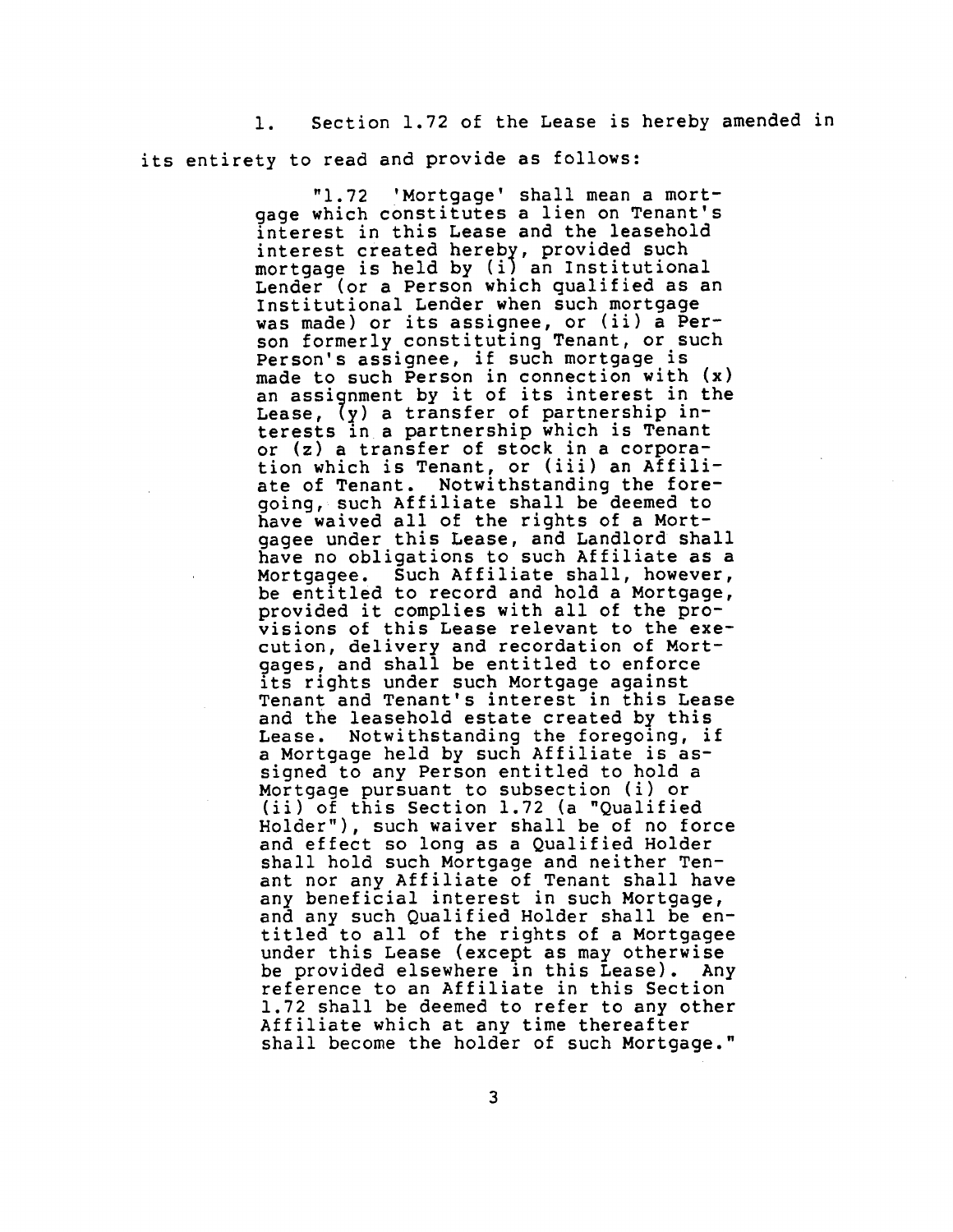2. All capitalized terms used in this Amendment which are not otherwise defined herein shall have the meanings ascribed to them in the Lease.

3. The Lease, as amended by this Amendment (a) is hereby ratified and confirmed, and (b) shall remain in full force and effect in accordance with and subject to the terms, covenants and provisions thereof.

IN WITNESS WHEREOF, Landlord and Tenant have executed this Agreement as of the day and year first above written.

BATTERY PARK CITY AUTHORITY

By programme

OLYMPIA & YORK BATTERY PARK COMPANY

By: O&Y Battery Park\_Corp. By Executive Vice-Presid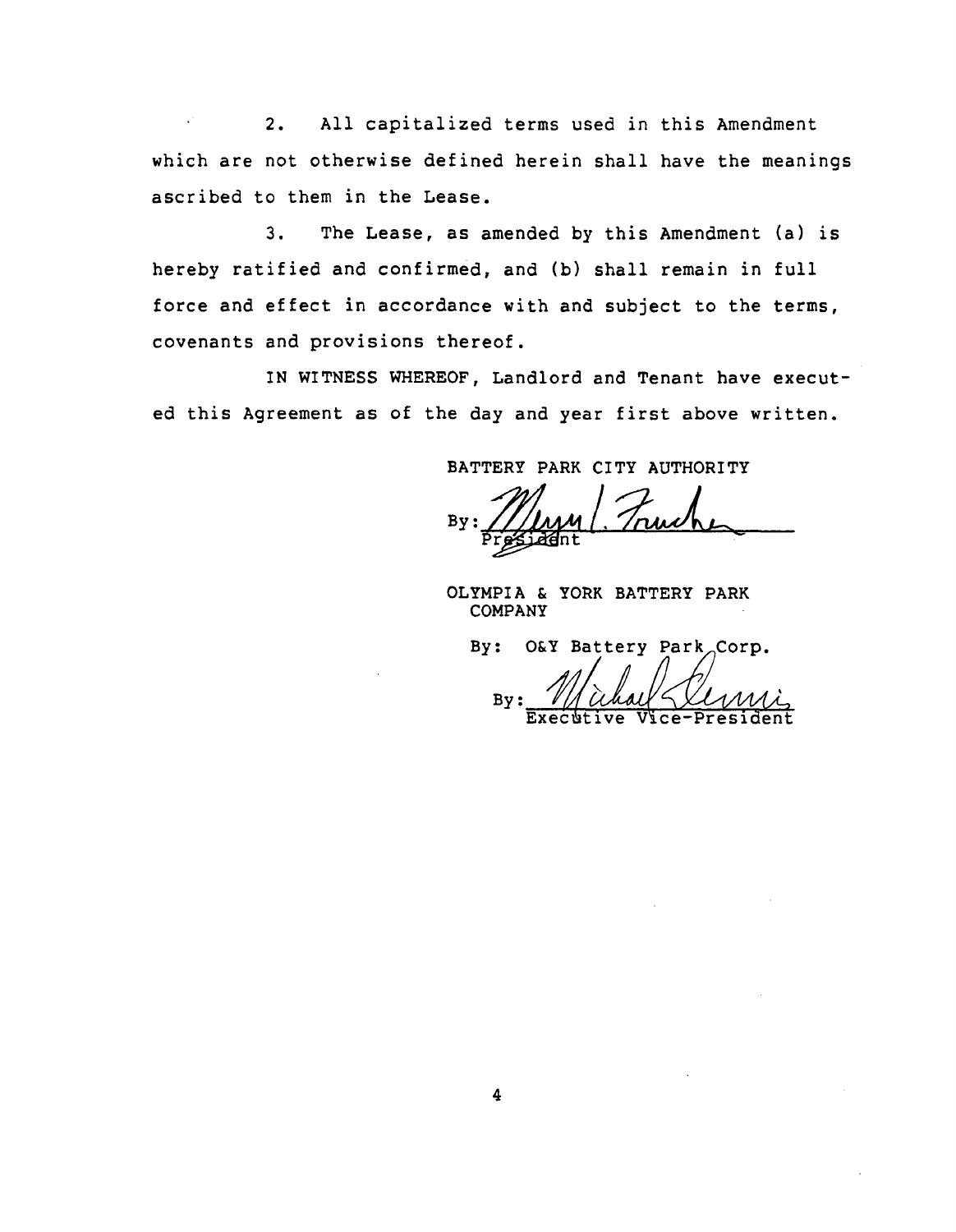**: Ss**.**:** COUNTY OF NEW YORK  $\ell$ / $\ell$ came/ $\frac{\partial}{\partial s}$   $\frac{\partial}{\partial t}$   $\frac{\partial}{\partial s}$   $\frac{\partial}{\partial t}$  to me known, who, being by me duly  $\frac{d}{dt}$  depose, and say that he has an address at  $\frac{d}{dt}$  .  $\frac{d}{dt}$  ,  $\frac{d}{dt}$  ,  $\frac{d}{dt}$  , that he is the President  $\frac{1}{2}$ of BATTERY PARK CITY AUTHORITY, the public benefit corporation described in and which executed the foregoing instrument; that he knows the seal of said corporation; that the seal affixed to said instrument is such corporate seal; that it was so affixed by the order of the members of said corporation; and that he signed his name thereto by like order.

Notary Public

BEVERLY A. MARINING **NOTARY PUBLIC, State cf** No. Vork base No. 01MA 4803032 SS.: Commission Expires March 30, 1986

STATE OF NEW YORK ) and the second of the Country of the Country of the Country of the Country of the Country of the Country of the Country of the Country of the Country of the Country of the Country of the Country of the COUNTY OF NEW YORK

STAT**E** OF N**E**W YORK )

On this  $\frac{3r}{d}$  day of  $\frac{3r}{d}$  1984, before me personally came MICHAEL DENNIS to me known, who, being by me duly sworn, did depose and say that he has an address at 14 Langley Avenue, Toronto, Ontario, Canada, that he is the Executive Vice President of O&Y BATTERY PARK CORP., the corporation described in the foregoing instrument and which executed same as partner of OLYMPIA & YORK BATTERY PARK COMPANY, a New York partnership; that he knows the seal of said corporation; that the seal affixed to said instrument is such corporate seal; that it was so affixed by the order of the board of directors of said corporation; and that he signed his name thereto by like order.

Notary Public

PATRICIA ANN MEHLIG Notary Publi**c**, State of New York No. 41-4648680 Qualified in Queens Co. Cert. Filed in New York County Commission Expires March 30.  $1985$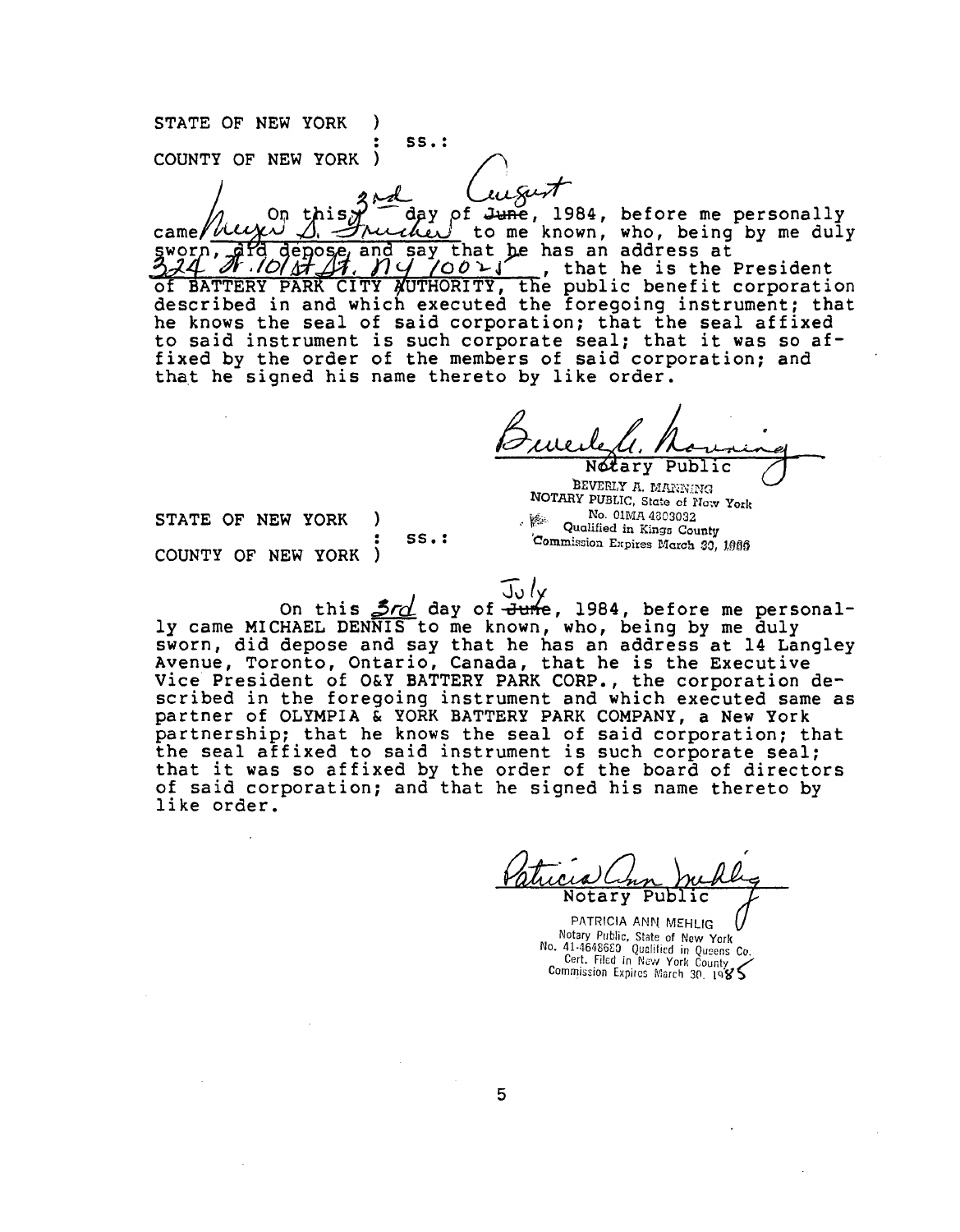# EXHIBIT "A" PARCEL A

## DESCRIPTION OF LAND

Street lines noted herein are in accordance with Map No. ACC. 30071 adopted by the New York City Board of Estimate on November 13, 1981.

All that certain plot, piece or parcel of land situate, lying and being in the City, County and State of New York, described as follows:

BEGINNING at the intersection of the southerly line of Libert Street with the westerly line of Marginal Street, Wharf or Place and the United States Bulkhead Line approved by the Secretary of War, July 31, 1941;

The following 6 courses run along the aforesaid westerly line of Marginal Street, Wharf or Place and the United States Bulkhead line approved by the Secretary of War, July 31, 1941:

- I. Running thence south 16°-57'-30" east, 26.88 feet;
- 2. thence south 16**°**-41'-08" east, 50.95 feet;
- 3. thence south 13**°**-48'-10" east, 104.47 feet;
- 4. thence south 11**°**-56'-14" east, 51.60 feet;
- 5. thence south 12**°**-19'-00" east, 160.79 feet;
- 6. thence south 12**°**-49'-00" east, 27.69 feet;
- 7. thence south 77**°**-31'-29" west, along the northerly line of Albany Street, 213.66 feet;
- 8. thence north 12**°**-28'-31" west, along the easterly line of South End Avenue, 467.75 feet;
- 9. thence due east, along the southerly line of Liberty Street, 211.14 feet to the point or place of BEGINNING.

Together with the following non-exclusive easements, on the terms and subject to the conditions set forth with respect thereto in Section 41.07 of the Severance Lease for the Parcel dated as of June 15, 1983 (the "Lease), between Battery Park City Authority ("BPCA"), as landlord, and Olympia & York Battery Park Company, as tenant: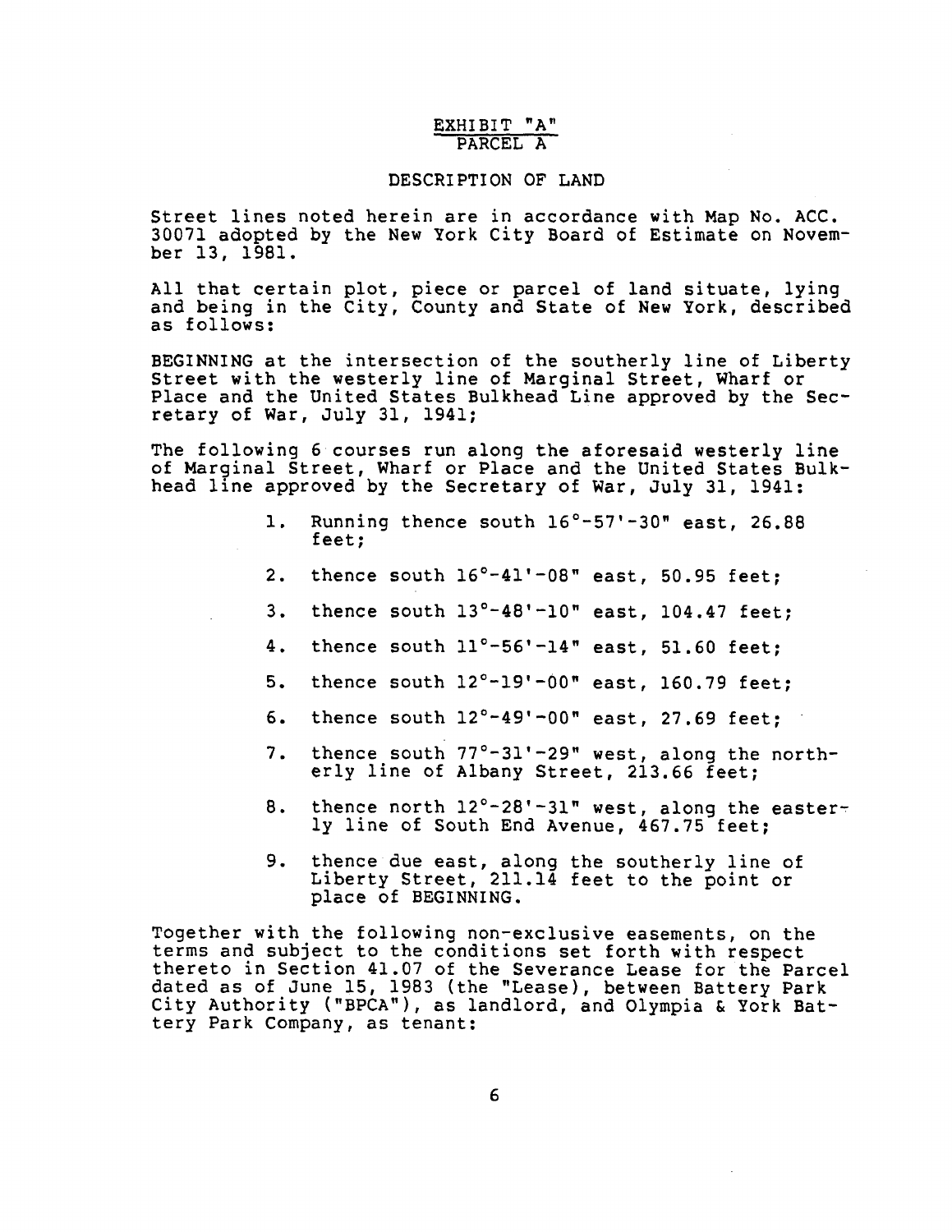# EASEMENT NO. 9 VEHICULAR ACCESS

Street lines noted herein are in accordance with Map No. ACC. 30071 adopted by the New York City Board of Estimate, November 13, 1981.

All that portion of the parcel below described lying between a lower horizontal plane drawn at elevation -50.0 feet and an upper horizontal plane drawn at elevation 29.5 feet bounded and described as follows:

BEGINNING at a point in the northerly line of Liberty Street, distant 216.96 feet westerly from the intersection of the northerly line of Liberty Street with the westerly line of Marginal Street, Wharf or Place and the United States Bulkhead Line approved by the Secretary of War, July 31, 1941;

- i. Running thence due west, along the northerly line of Liberty Street, 92.18 feet;
- 2. thence north 12°-28'-31" west, 105.56 feet;
- 3. thence north  $73^{\circ}-04'$ -45" east, 90.27 feet;
- 4. thence south 12**°**-28'-31 " east, 132.47 feet to the point or place of BEGINNING.

# EASEMENT NO. ii TURNING CIRCLE AREA

All that portion of the parcel below described lying between a lower horizontal plane drawn at elevation -50.0 feet and an upper horizontal plane drawn at elevation 29.5 feet bounded and described as follows:

BEGINNING at a coordinate north 4370.933, west 10580.253;

- i. Running thence north 12**°**-28'-31" west, 55.48 feet;
- 2. thence southeasterly, curving to the right on the arc of a circle whose radial line bears south 51**°**-43'-54" west, having a radius of 63.75 • feet and a central angle of 51°-35'-11" , 57.40 feet to the point or place of BEGINNING.

## PART OF VESEY STREET

Street lines noted herein are in accordance with map being prepared by the City of New York, said map has not been adopted by the Board of Estimate as yet.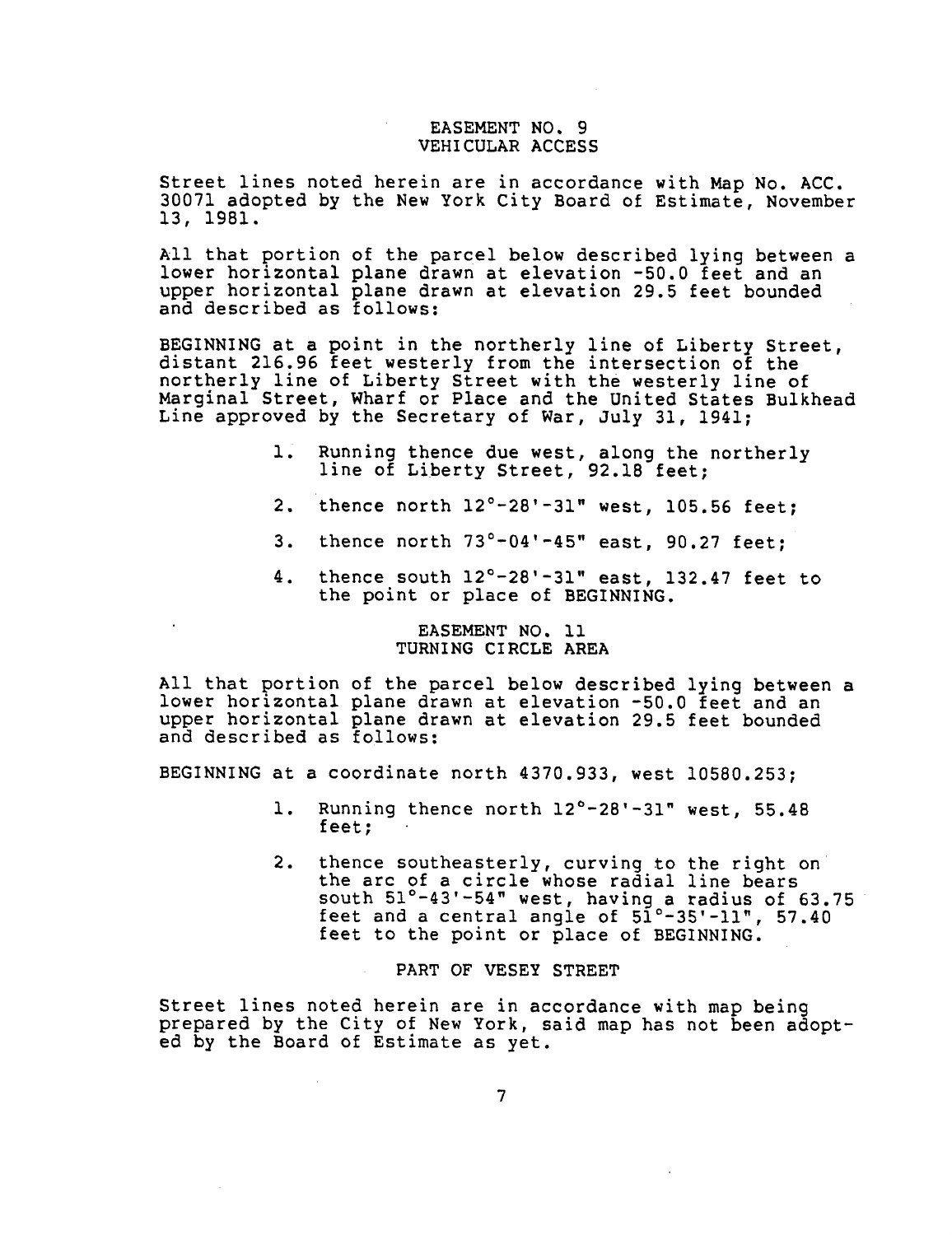BEG**I**NNING at the intersection of the southerly line of Vesey Street and the westerly line of Marginal Street, Wharf or Place and the United States Bulkhead Line approved by the Secretary of War, July 31, 1941:

- i. Running thence north 88°-07'-10" west, along the southerly line of Vesey Street, 693.61 feet;
- 2. thence north 1°-52'-50" east, 100.00 feet, to the northerly line of Vesey Street;
- 3. thence south 88°-07'-10" east, along the northerly line of Vesey Street, 655.68 feet, to the westerly line of Marginal Street, Wharf or Place and the United States Bulkhead line approved by the Secretary of War, July 31, 1941;
- 4. thence south 18°-56'-00" east, along the westerly line of Marg**i**nal Street, Wharf or Place and the United States Bulkhead line approved by the Secretary of War, July 31, 1941, 94.24 feet to an angle point therein;
- 5. thence south 18°-34'-07" east, still along the westerly line of Marginal Street, Wharf or Place and the United States Bulkhead line approved by the Secretary of War, July **3**1, 1941, 12.71 feet to the point or place of BEGINNING.

# PART OF NORTH END AVENUE

Street lines noted herein are in accordance with map being prepared by the City of New York, said map has not been adopted by the Board of Estimate as yet.

BEGINNING at the intersection of the southerly line of Vesey Street and the easterly line of North End Avenue:

- i. Running thence south l**°**-52'-50" west, along the easterly line of North End Avenue, 355.00 feet, to the southerly line of North End Avenue;
- 2. thence north 88°-07'-10" west, along the southerly line of North End Avenue, 100.00 feet, to the westerly line of North End Avenue;
- 3. thence north 1°-52'-50" east, along the westerly line of North End Avenue, 355.00 feet, to the northerly line of North End Avenue which is coincident with a portion of the southerly line of Vesey Street;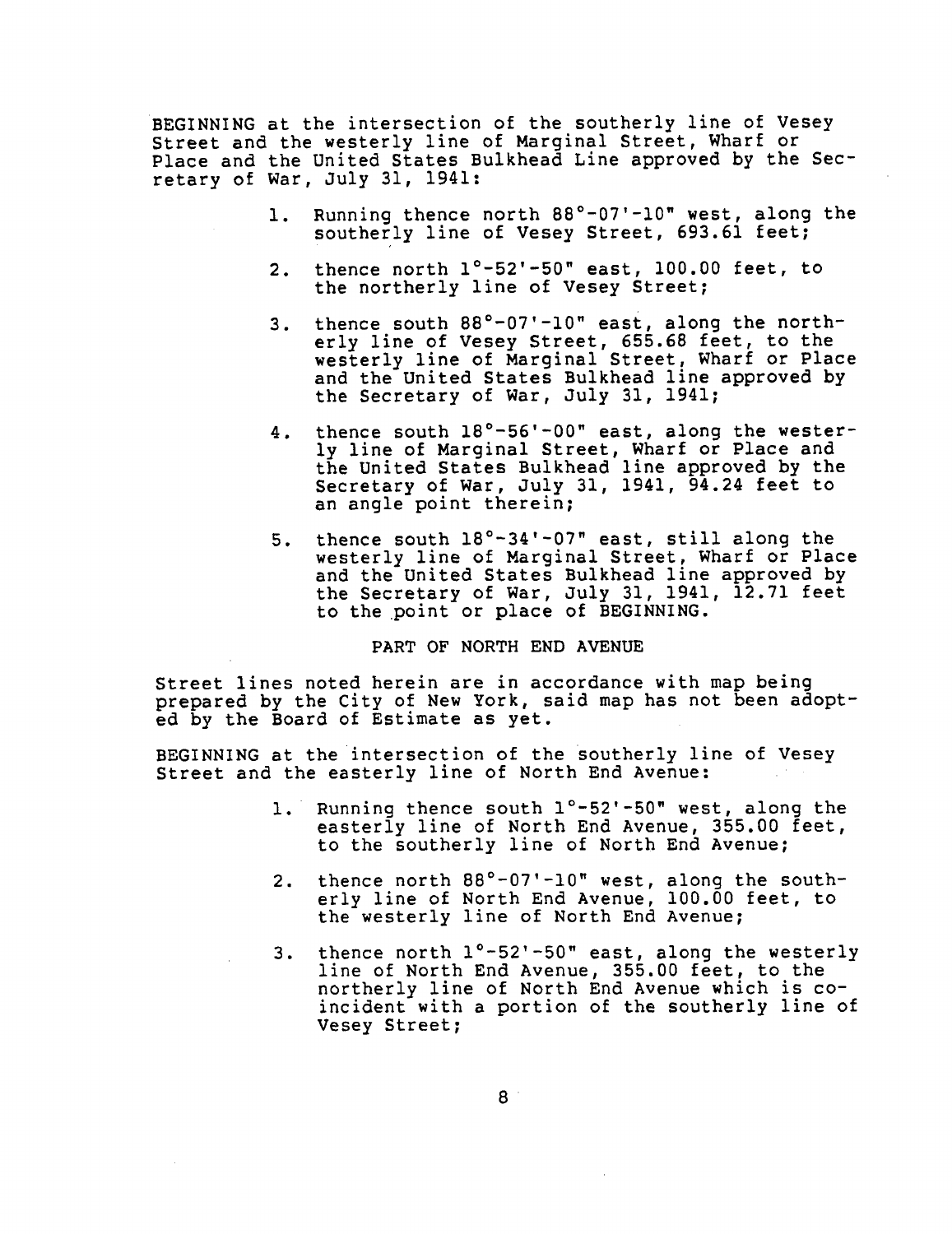4. thence south 88°-07'-i0" east, along the northerly line of North End Avenue which is coincident with a portion of the southerly line of Vesey Street, 100.00 feet, to the point or place of BEGINNING.

# **P**LAZA

Line of Liberty Steet is in accordance with Map No. ACC. 30071 adopted by the New York City Board of Estimate, November 13, 1981.

Line of North End Avenue is in accordance with map being prepared by the City of New York, said map has not been adopted by the Board of Estimate as yet.

BEGINNING at a point in the northerly line of Liberty Street distant 216.96 feet westerly from the intersection of the northerly line of Liberty Street with the westerly line of Marginal Street, Wharf or Place and the United States Bulkhead Line approved by the Secretary of War, July 31, 1941:

- 1. Running thence due west, along the northerly line of Liberty Street, 412.64 feet;
- 2. thence north 73**°**-04'-45" east, 78.82 feet;
- 3. thence north 18**°**-36'-20" west, 463.95 feet;
- 4. thence south  $71^{\circ}$ -07'-33" west, 194.68 feet to a point of curvature;
- $\frac{1}{3}$  a radius of 1880.08 feet, a central angle of  $3^{8}$ -01'-26" and a distance of 99.23 feet;
- 6. thence north 1°-52'-50" east, 143.14 feet;
- 7. thence s**o**uth 88°-**0**7'-I**0"** east, along the southerly. line of North End Avenue, 100.00 feet;
- 8. thence north l°-52'-50" east, along the easterly line of North End Avenue, 61.29 feet;
- 9. thence due east, 354.87 feet;
- 10. thence due south, 343.47 feet;
- 11. thence due east, 72.58 feet;
- 12. thence south 12°-28'-31" east, 108.28 feet;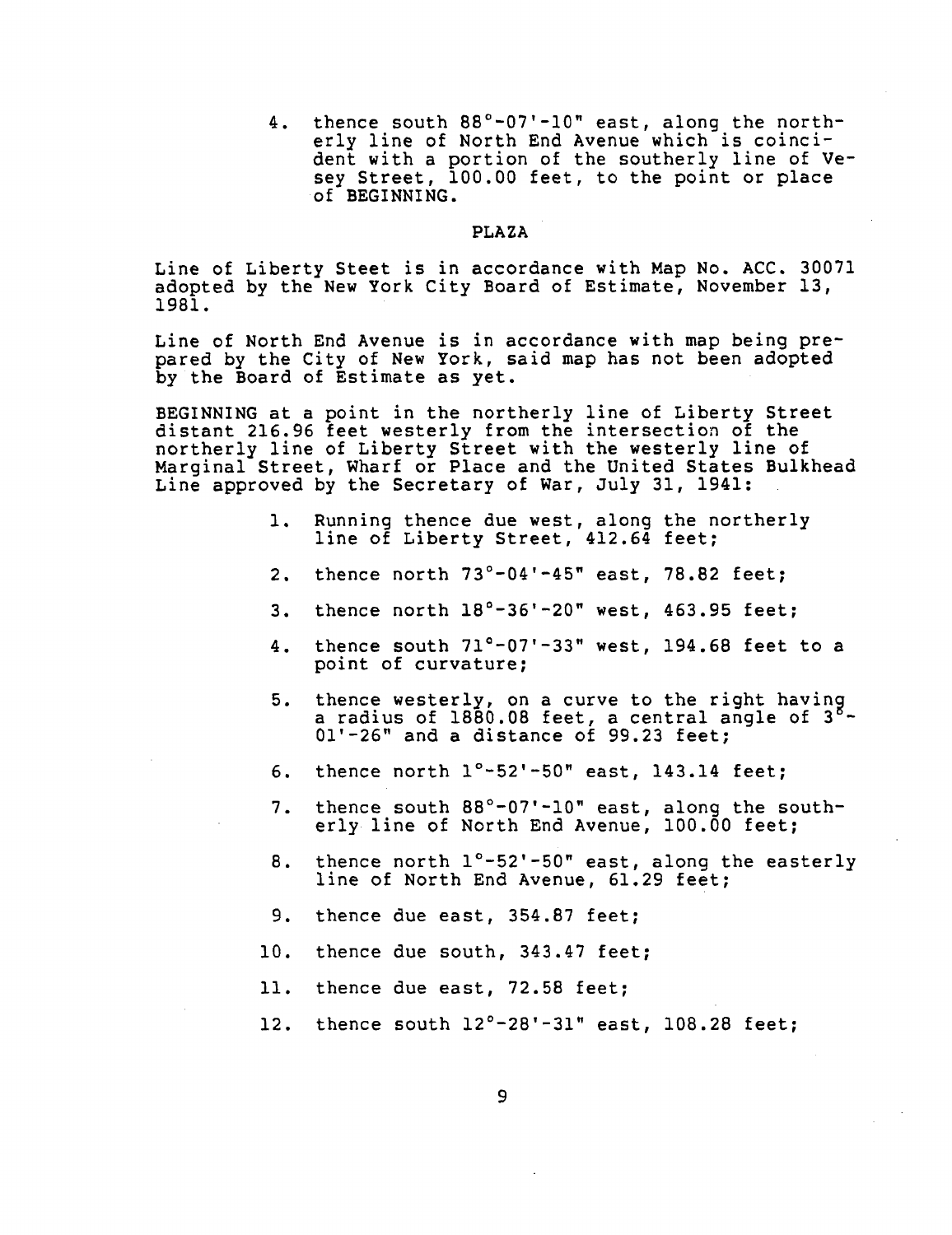- 13. thence north 77°-31'-29" east, 86.50 feet;
- 14. thence south 16**°**-55'-15" east, 38.01 feet;
- 15. thence north 73**o**-04'-45" east, 86.27 feet;
- 16. thence south 12**°**-28'-31" east, 132.47 feet to the point or place of BEGINNING.

#### NORTHERN PEDESTRIAN BRIDGE

As shown on Map No. ACC. 30079 adopted by the New York City Board of Estimate, December 16, 1982.

#### SOUTH**E**RN P**EDE**S**T**R**I**AN BRI**D**G**E**

As sh**o**wn on Map No. ACC. 30071 adopted by the New Y**o**rk Ci**t**y B**o**ard **o**f Estimate, N**o**vember 13, 1981.

Subject to the reservati**o**ns **o**f BPCA designated as Easemen**t** No. 1 an**d E**asement N**o**. 2 on the terms and subject to the c**o**nditions set forth w**i**th respect thereto in Section 26.01(d) of the Lease and sub**j**ec**t** to the reservation **o**f BPCA with respect **t**o **t**he Southerly terminal **o**f the Liberty Street Bridge, which L**i**ber**t**y Street Bridge is designated as Easement No. 3, **o**n the terms and subject to the condi**t**ions set forth with respect thereto in Section **4**1.07 of the Lease.

# **E**ASEMENT NO. 1 SEWER LINE

Street lines are **i**n acc**o**rdance wi**t**h Map No. ACC. 30071 adopted by the New Y**o**rk City B**o**ard of Estimate, N**o**vember 13, 1981.

All that portion of the parcel below described lying bet**w**een a lower horizontal plane drawn at elevation -50.0 feet and an upper horizontal plane drawn a**t** eleva**t**ion 24.0 feet bounded and described as foll**o**ws:

BEGINNING at the intersection of the westerly l**i**ne **o**f Marginal Street, Wharf or Place and the United States Bulkhead Line approved by the Secretary of War, July 31, 19**4**1, and the northerly l**i**ne of Albany Street:

- i. Runn**i**ng thence south 77°-31'-29 " west, along the northerly line of Albany Street, 25.00 feet;
- 2. thence north 12°-49'-00" west, 25.00 feet;
- 3. thence north 77**°**-31'-29" east, 25.00 feet;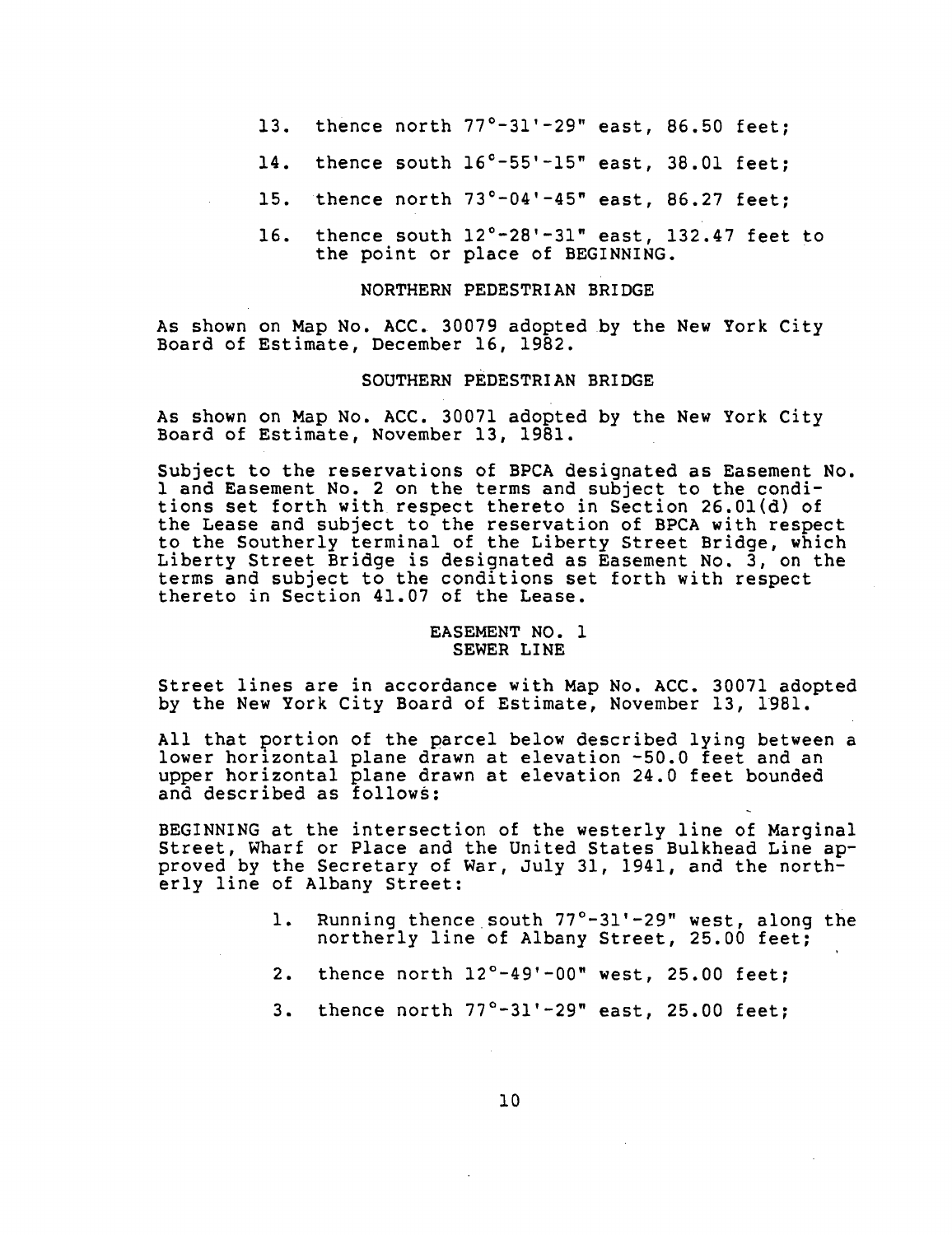4. thence south 12°-49'-00" east, along the westerly line of Marginal Street, Wharf or Place and the United States Bulkhead Line approved by the Secretary of War, July 31, 1941, 25.00 feet to the point or place of BEGINNING.

### EASEMENT NO. 2 SOUTH BRIDGE

Street lines are in accordance with Map No. ACC. 30071 adopted by the New York City Board of Estimate, November 13, 1981.

All that portion of the parcel below described lying between a lower horizontal plane drawn at elevation -70.0 feet and an upper horizontal plane drawn at elevation 65.0 feet bounded and described as follows:

BEGINNING at a point in the westerly line of Marginal Street, Wharf or Place and the United States Bulkhead Line approved by the Secretary of War, July 31, 1941, distant 38.48 feet southerly from the intersection of the westerly line of Marginal Street, Wharf or Place and the United States Bulkhead Line approved by the Secretary of War, July 31, 1941, and the southerly line of Liberty Street as measured along the westerly line of Marginal Street, Wharf or Place and the United States Bulkhead Line approved by the Secretary of War, July 31, 1941:

- i. Running thence south 16°-41'-08" east, along the westerly line of Marginal Street, Wharf or Place and the United States Bulkhead Line approved by the Secretary of War, July 31, 1941, 35.58 feet;
- 2. thence south 88**o**-39'-37 " west, 81.70 feet;
- 3. thence north 3°-59'-16" west, 35.03 feet;
- 4. thence north  $88^\circ$ -39'-37" east, 73.88 feet to the point or place of BEGINNING.

#### EASEMENT NO. 3 LIBERTY STREET BRIDGE

Street lines noted herein are in accordance with Map. No. ACC. 30071 adopted by the New York City Board of Estimate on November 13, 1981.

All that portion of the parcel below described lying between a lower horizontal plane drawn at elevation 26.6 feet and an upper horizontal plane drawn at elevation 61.6 feet bounded and described as follows: